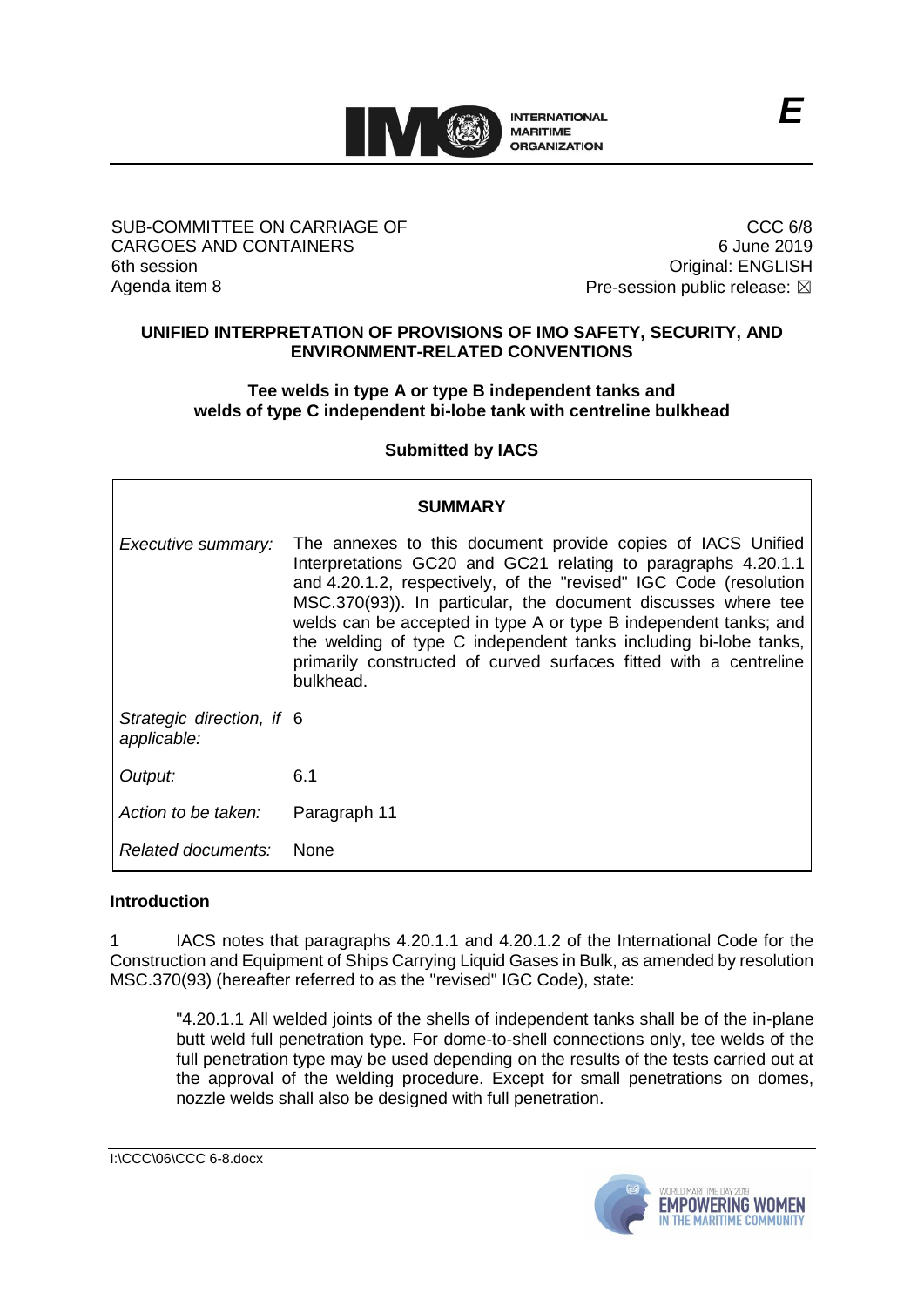4.20.1.2 Welding joint details for type C independent tanks, and for the liquid-tight primary barriers of type B independent tanks primarily constructed of curved surfaces, shall be as follows:

- .1 all longitudinal and circumferential joints shall be of butt welded, full penetration, double vee or single vee type. Full penetration butt welds shall be obtained by double welding or by the use of backing rings. If used, backing rings shall be removed except from very small process pressure vessels. Other edge preparations may be permitted, depending on the results of the tests carried out at the approval of the welding procedure; and
- .2 the bevel preparation of the joints between the tank body and domes and between domes and relevant fittings shall be designed according to a standard acceptable to the Administration or recognized organization acting on its behalf. All welds connecting nozzles, domes or other penetrations of the vessel and all welds connecting flanges to the vessel or nozzles shall be full penetration welds."

### **Discussion**

### *Tee welds in type A or type B independent tanks*

2 IACS members have reviewed paragraph 4.20.1.1 of the revised IGC Code and noted that the in-plane butt weld of the full penetration type is applicable to tanks primarily constructed of plane surfaces, i.e. to type A or type B independent tanks. Consequently, the welded corners (i.e. corners made of weld metal) shall not be used in the main tank shell construction, i.e.:

- .1 corners between shell side (sloped plane surfaces parallel to hopper or top side inclusive if any) and bottom or top of the tank; and
- .2 between tank end transverse bulkheads and bottom, top or shell sides (sloped plane surfaces inclusive if any) of the tank.

3 Instead, tank corners which are constructed using bent plating aligned with the tank surfaces and connected with in-plane welds are to be used.

4 After careful consideration, IACS members have agreed that the tee welds clearly referred to "for dome-to-shell connections" can be accepted for other localized connections of the shell, such as at the suction well, sump, dome, etc. In these cases, tee welds of the full penetration type shall be used.

5 The interpretation is based on:

- .1 the addition of the words "in-plane" and "only" in the "revised" IGC Code (resolution MSC.370(93)) compared to the previous version was agreed only in order to eliminate welded corners on prismatic tanks. This is well founded recognizing that where two flat plates form a corner made up of pure weld metal the throat of the weld is subject to high bending stress; and
- .2 no incident has been noted in tank connections when localized tee welds have been utilized, such as at the sumps or the suction wells.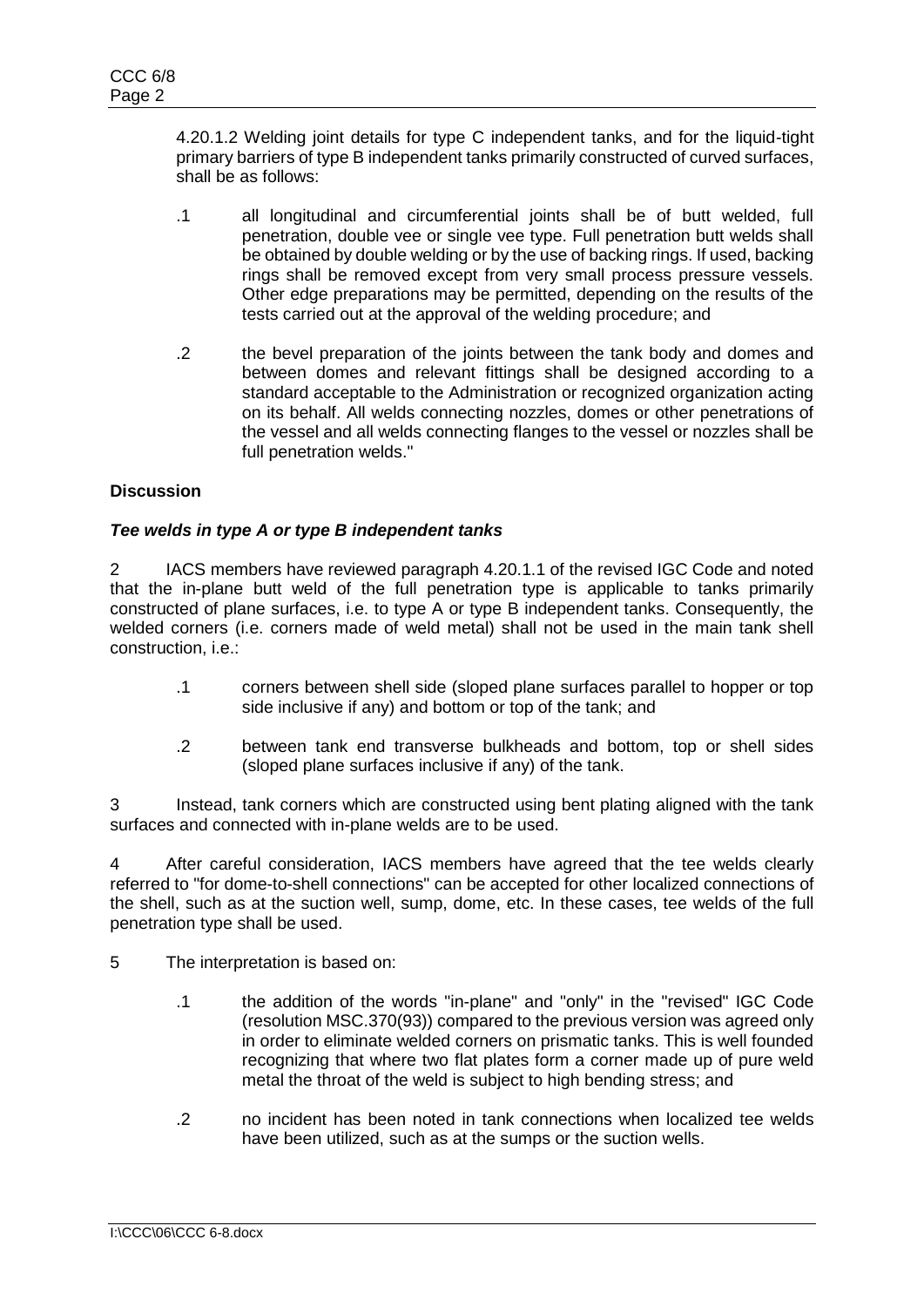# *Welds of type C independent bi-lobe tank with centreline bulkhead*

6 IACS members have reviewed regulation 4.20.1.2 of the revised IGC Code and noted that the longitudinal cruciform welds between the shell of a bi-lobe tank and the centreline bulkhead are not clearly addressed.

7 Again, after careful consideration, IACS members have agreed that the longitudinal cruciform welds between the shell of a bi-lobe tank and the centreline bulkhead are covered by the "other edge preparations" with additional clarifications regarding the weld preparation and that the approval is based on test results.

- 8 The interpretation is based on:
	- .1 no incident has been noted on bi-lobe tanks with the centreline bulkhead constructed with cruciform full penetration welds approved by the Administration or recognized organization, in relation to what are considered as classical and well-proven designs; and
	- .2 typical cruciform joint preparation, as shown in figure 1 (noting that other preparations are acceptable).



Figure 1: Typical cruciform joint at centreline bulkhead

### *IACS Unified Interpretations GC20 and GC21*

9 Based on the above, and in order to facilitate efficient and safe implementation of these mandatory provisions, IACS has developed and adopted Unified Interpretations (UI) GC20, which provides an interpretation of the expression "for dome-to-shell connections only" in relation to tee welds of the full penetration type; and GC21, which provides an interpretation of the expression "other edge preparations" applicable to the cruciform full penetration welded joints in a bi-lobe tank with a centreline bulkhead.

10 The Sub-Committee is invited to note that IACS members will uniformly implement IACS UI GC20 and UI GC21 on ships contracted for construction on or after 1 July 2020, unless they are provided with written instruction to apply different interpretations by the Administration on whose behalf they are authorized to act as a recognized organization; and that the provisions of these UIs may be applied by IACS members earlier than the aforementioned implementation date when design difficulties are encountered during the approval of type A or type B independent tanks or type C independent bi-lobe tanks with a centreline bulkhead on gas carriers to which the revised IGC Code applies.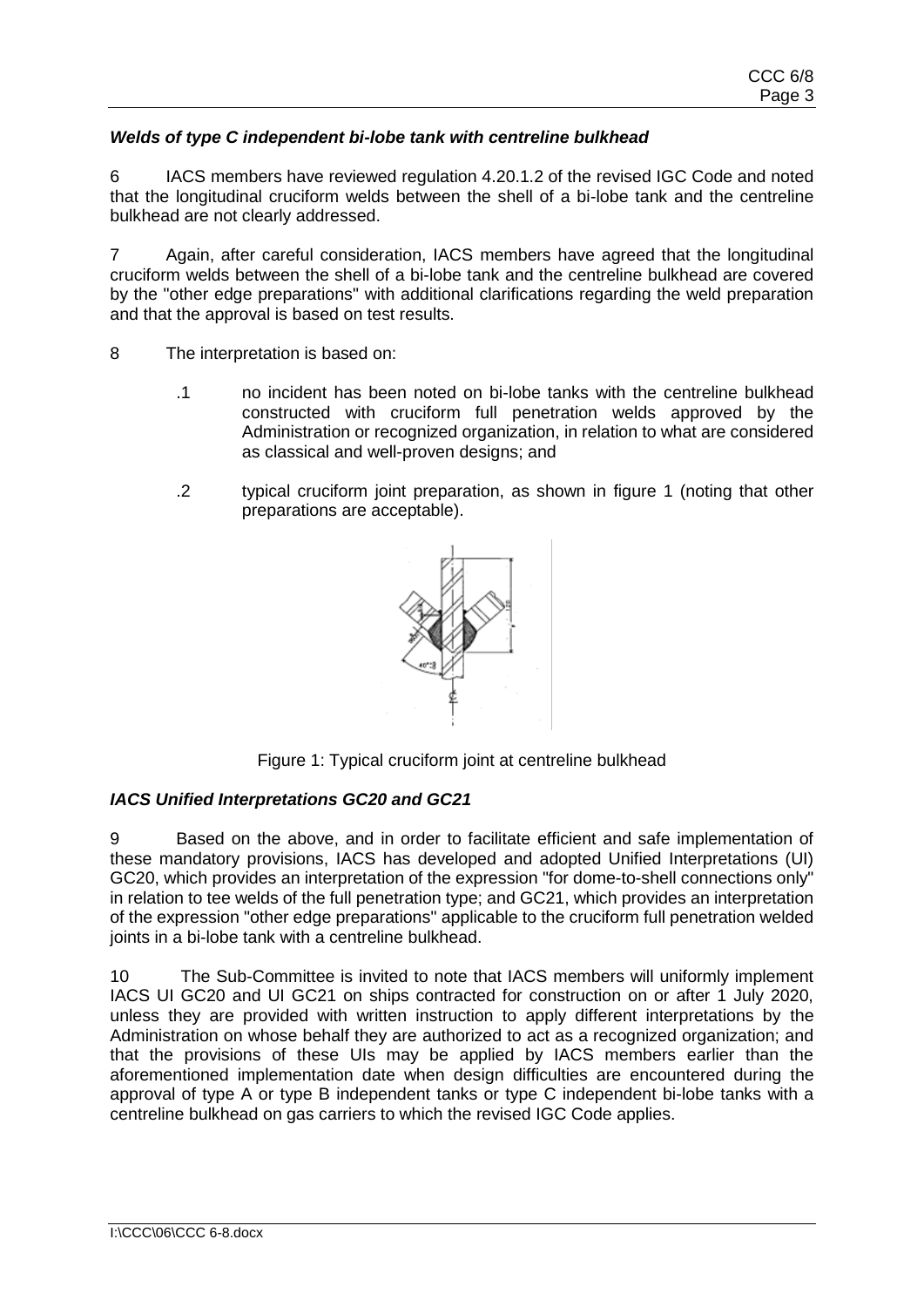### **Action requested of the Sub-Committee**

11 The Sub-Committee is invited to consider the foregoing and the copies of the IACS unified interpretations provided at annexes 1 and 2 to this document and the implementation provisions as explained in paragraph 10 above; and take action as appropriate.

\*\*\*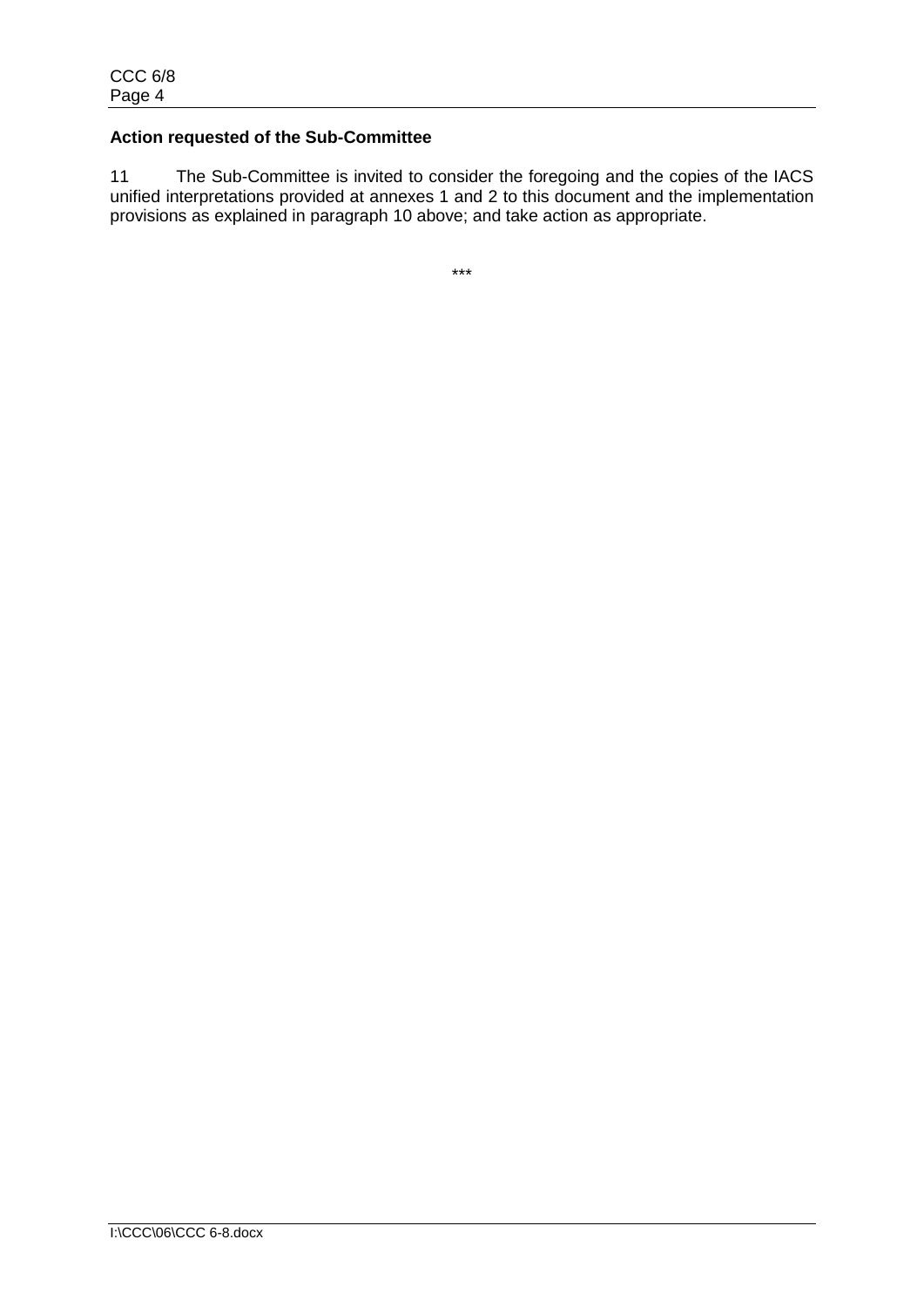**ANNEX 1**

#### **Tee welds in type A or type B independent tanks GC20**

(Apr 2019)

**Regulation 4.20.1.1 of the International Code for the Construction and Equipment of Ships Carrying Liquid Gases in Bulk (IGC Code) as amended by resolution MSC.370(93), states:**

"All welded joints of the shells of independent tanks shall be of the in-plane butt weld full *penetration type. For dome-to-shell connections only, tee welds of the full penetration type may be used depending on the results of the tests carried out at the approval of the welding procedure. Except for small penetrations on domes, nozzle welds shall also be designed with full penetration."*

### **Interpretation**

The regulation 4.20.1.1 is applicable to independent tanks of type A or type B, primarily constructed of plane surfaces. This includes the tank corners which are constructed using bent plating which is aligned with the tank surfaces and connected with in-plane welds.

The applicability of the expression "For dome-to-shell connections only" is clarified as follows:

- Welded corners (i.e. corners made of weld metal) shall not be used in the main tank shell construction, i.e. corners between shell side (sloped plane surfaces parallel to hopper or top side inclusive if any) and bottom or top of the tank, and between tank end transverse bulkheads and bottom, top or shell sides (sloped plane surfaces inclusive if any) of the tank. Instead, tank corners which are constructed using bent plating aligned with the tank surfaces and connected with in-plane welds are to be used.
- Tee welds can be accepted for other localized constructions of the shell such as suction well, sump, dome, etc. where tee welds of full penetration type shall also be used.

Note:

- 1. This unified interpretation is to be uniformly implemented by IACS Societies on ships contracted for construction on or after 1 July 2020 when encountering design difficulties during the approval of type A or type B independent tanks of gas carriers covered by the IGC Code (MSC.370(93)). The provisions of this unified interpretation will also be applied when design difficulties are encountered during the approval of type A or type B independent tanks of gas carriers covered by the IGC Code (MSC.370(93)) on ships contracted for construction earlier than 1 July 2020 unless they are instructed otherwise in writing by the Administration on whose behalf they are authorized to act as a recognized organization.
- 2. The "contracted for construction" date means the date on which the contract to build the vessel is signed between the prospective owner and the shipbuilder. For further details regarding the date of "contract for construction", refer to IACS Procedural Requirement (PR) No. 29.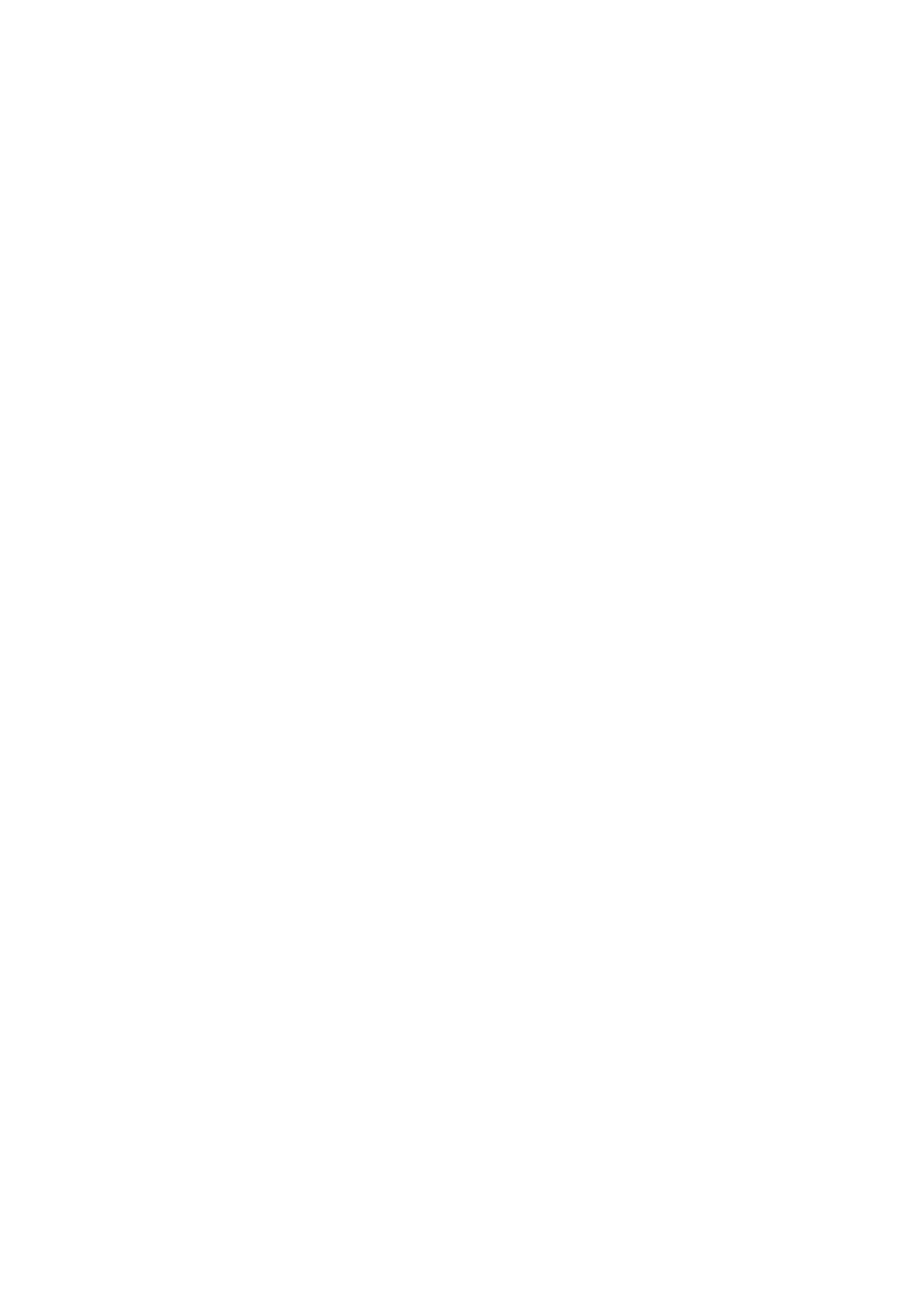# **ANNEX 2**

# **Welds of type C independent bi-lobe tank with GC21 centreline bulkhead** (Apr 2019)

**Regulation 4.20.1.2 of the International Code for the Construction and Equipment of Ships Carrying Liquid Gases in Bulk (IGC Code) as amended by resolution MSC.370(93), reads:**

*"Welding joint details for type C independent tanks, and for the liquid-tight primary barriers of type B independent tanks primarily constructed of curved surfaces, shall be as follows:*

- *1. all longitudinal and circumferential joints shall be of butt welded, full penetration, double vee or single vee type. Full penetration butt welds shall be obtained by double welding or by the use of backing rings. If used, backing rings shall be removed except from very small process pressure vessels. Other edge preparations may be permitted, depending on the results of the tests carried out at the approval of the welding procedure; and*
- *2. the bevel preparation of the joints between the tank body and domes and between domes and relevant fittings shall be designed according to a standard acceptable to the Administration or recognized organization acting on its behalf. All welds connecting nozzles, domes or other penetrations of the vessel and all welds connecting flanges to the vessel or nozzles shall be full penetration welds."*

Note:

- 1. This unified interpretation is to be uniformly implemented by IACS Societies on ships contracted for construction on or after 1 July 2020 when encountering design difficulties during the approval of type C independent bi-lobe tank with centreline bulkhead of gas carriers covered by the IGC Code (MSC.370(93)). The provisions of this unified interpretation will also be applied when design difficulties are encountered during the approval of type C independent bi-lobe tank with centreline bulkhead of gas carriers covered by the IGC Code (MSC.370(93)) on ships contracted for construction earlier than 1 July 2020 unless they are instructed otherwise in writing by the Administration on whose behalf they are authorized to act as a recognized organization.
- 2. The "contracted for construction" date means the date on which the contract to build the vessel is signed between the prospective owner and the shipbuilder. For further details regarding the date of "contract for construction", refer to IACS Procedural Requirement (PR) No. 29.